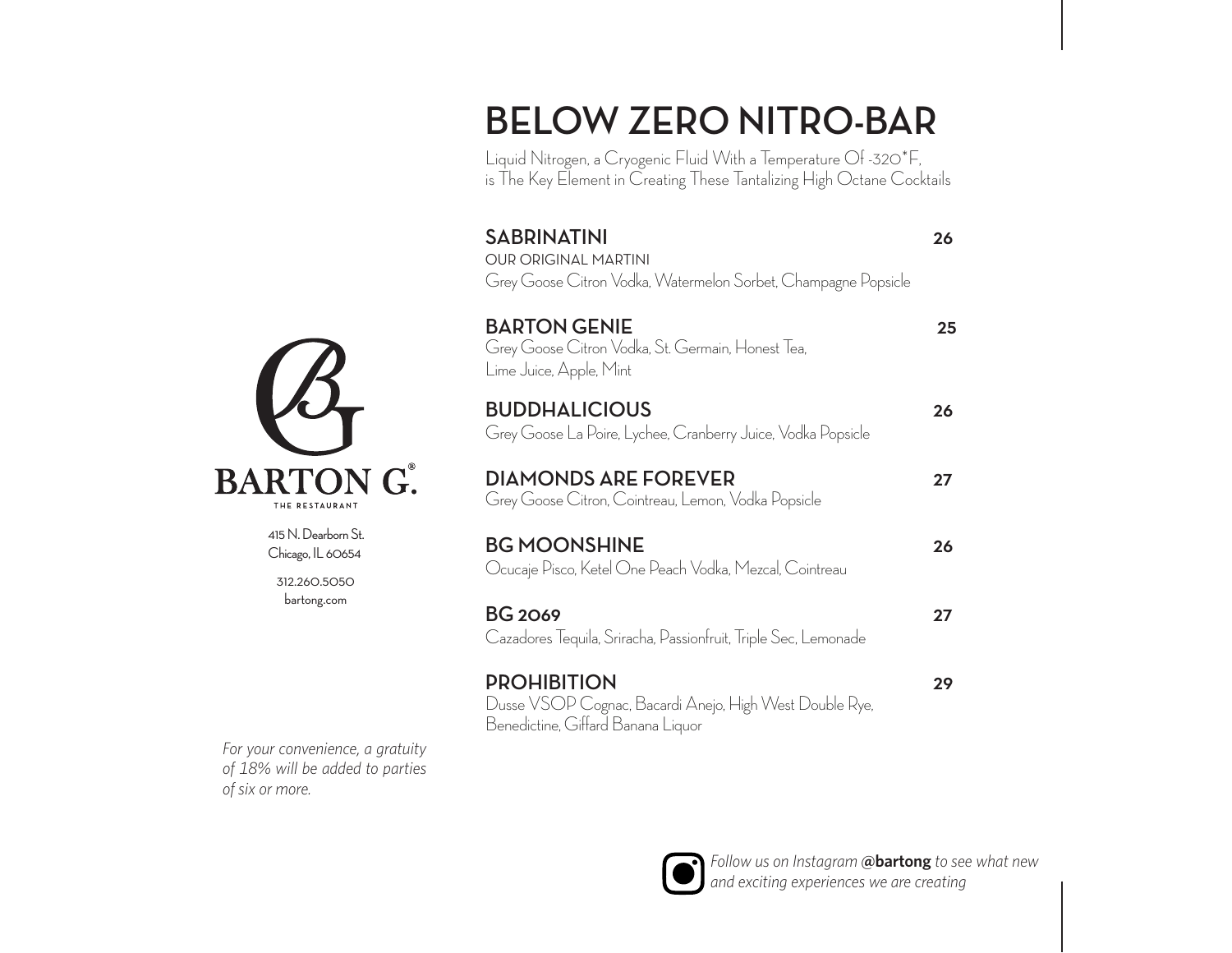# **APPETIZERS**

| BG BBQ BRISKET   for 2<br>Char Crusted BBQ'd Brisket, Cachapa Corn Crepes,<br>Queso Mano and Pickles                                                     | 42 |
|----------------------------------------------------------------------------------------------------------------------------------------------------------|----|
| <b>LAUGHING BIRD POPCORN SHRIMP</b><br>Crispy Popcorn Shrimp, Old Bay Spiced Popcorn,<br>Sriracha Aioli & Sweet Chile Sesame Dipping                     | 25 |
| <b>LOBSTER POP - TARTS</b><br>Maine Lobster, Gruyere and Lobster Mornay Sauce<br>Baked in a Flaky Phyllo Pastry. Tabasco Hollandaise<br>& Tarragon Aioli | 26 |
| *STRIKE OUT SLIDERS<br>Wagyu Beef Mini Burgers, Gruyere Cheese &<br>Caramelized Onions, Toasted Brioche Bun, Smoky Ketchup,<br>Truffle Aioli             | 26 |
| <b>ARONNAX OCTOPUS</b><br>Charred Spanish Octopus with White Bean Hummus,<br>Winter Faro Salad, Minted Yogurt and<br>Citrus - Champagne Vinaigrette      | 22 |



415 N. Dearborn St. Chicago, IL 60654

312.260.5050 bartong.com

*\* Raw Ingredient*

*"Consuming raw or under cooked meats, poultry, seafood or eggs may increase your risk of food borne illness, especially if you have certain medical conditions."*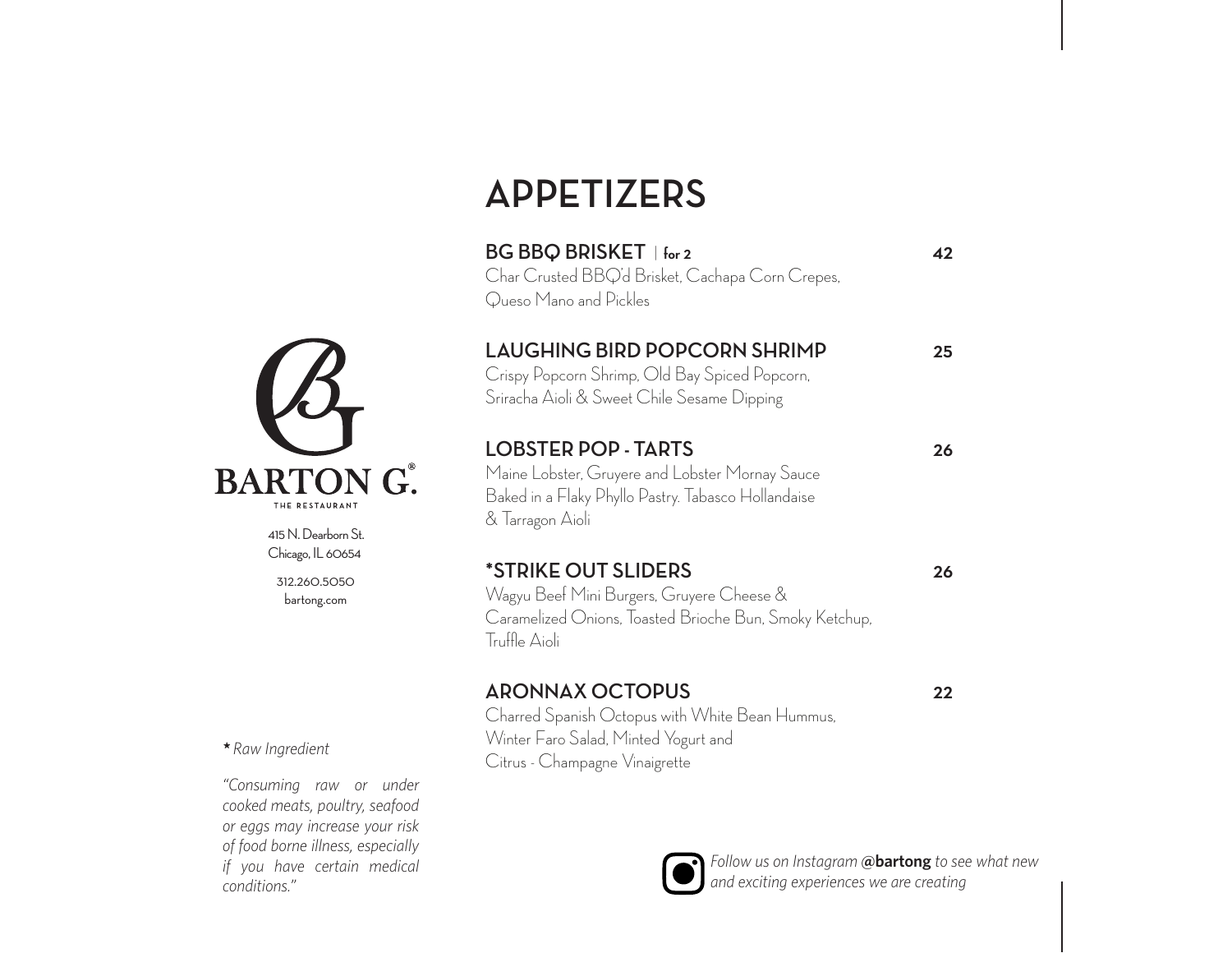

415 N. Dearborn St. Chicago, IL 60654

312.260.5050 bartong.com

*"Consuming raw or under cooked meats, poultry, seafood or eggs may increase your risk of food borne illness, especially if you have certain medical* 

*conditions."*

*\* Raw Ingredient*

### **SALADS & RAW**

#### **VITO'S CAESAR SALAD 16**

Crispy Romaine Hearts, Black Bread, Parmigiano Reggiano, Lemony Caesar Dressing

#### **BARTON G. SEASONAL CHOPPED SALAD 22**

Baby Kale and Chicories with Roasted Winter Squash, Spiced Pepitas, Ricotta Salata and Applewood Smoked Bacon in our Sherry-Shallot Vinaigrette

#### **\*TRUFFLED STEAK TARTARE 24**

Chopped Black Angus Filet Mignon with Capers, Grana Padano and Crispy Sunchoke. Charred Sourdough, Black Garlic Mayo and Frozen Truffle Shots

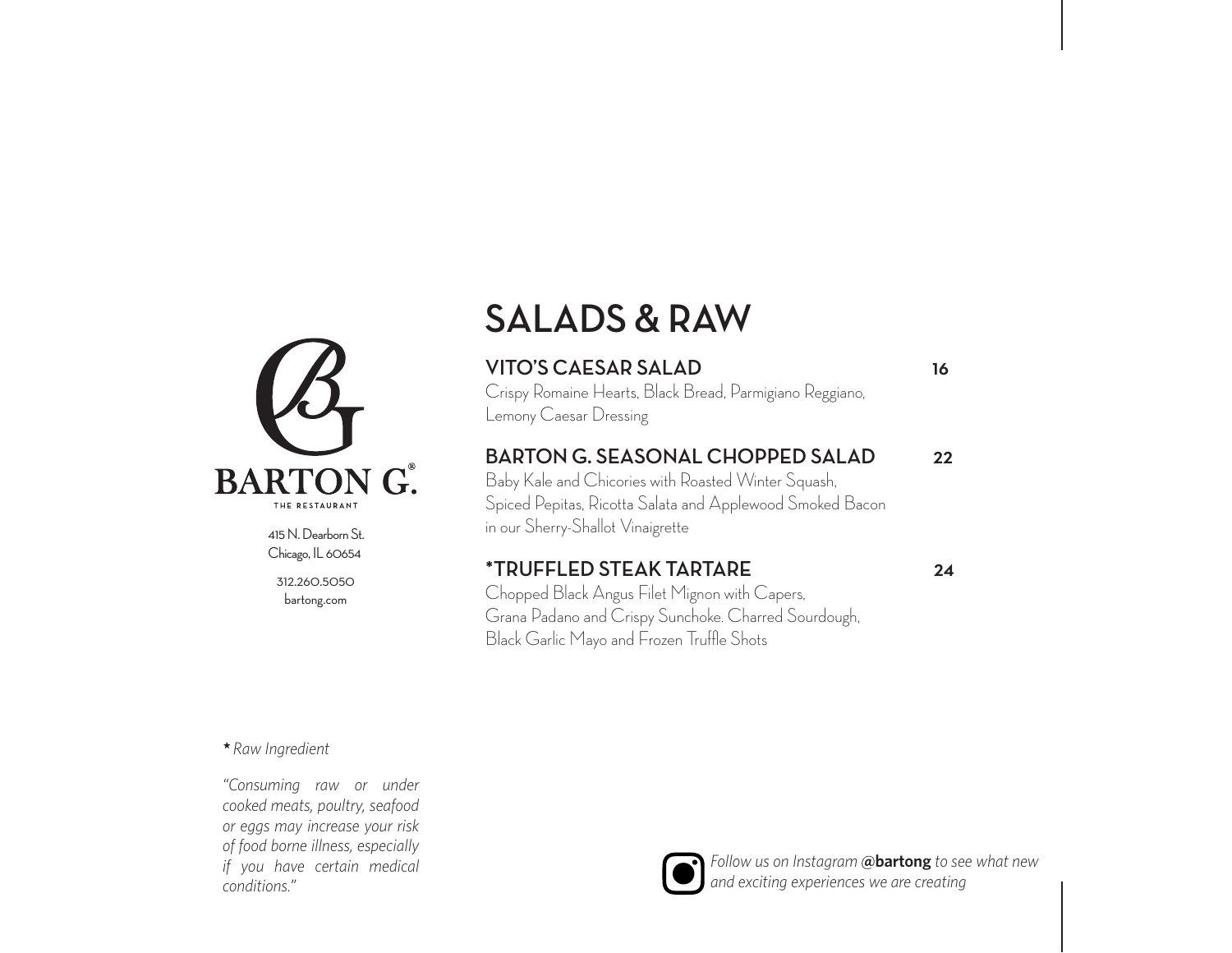# **ENTREES**

| <b>TRUFFLED LOBSTER MAC N CHEESE</b><br>Maine Lobster and Pasta Spirals<br>in a Three Cheese Lobster Sauce                                    | 33 |
|-----------------------------------------------------------------------------------------------------------------------------------------------|----|
| *ATLANTIC SALMON<br>Pan Roasted Faroe Island Salmon, Heirloom Barley &<br>Beet Risotto, Butternut Squash and Toasted Hazelnut Butter          | 35 |
| <b>WHOLE GRILLED BRONZINO</b><br>Grilled Bronzino "Acqua Pazza" Shaved Fennel,<br>Charred Lemon, Herbed Olive Oil                             | 43 |
| <b>SAMURAI PORK SHANK</b><br>Soy Caramel and Chili Braised Pork Shank, Scallion,<br>Sesame Roasted Cauliflower with Ginger and Nori           | 39 |
| <b>MISS THAI-GONE</b><br>Sweet Potato Massaman Curry, Open Faced Roti with<br>Greenhouse Herbs, Cashew Crème and<br>Mango Piri Piri Hot Sauce | 34 |



415 N. Dearborn St. Chicago, IL 60654

312.260.5050 bartong.com

*\* Raw Ingredient*

*"Consuming raw or under cooked meats, poultry, seafood or eggs may increase your risk of food borne illness, especially if you have certain medical conditions."*

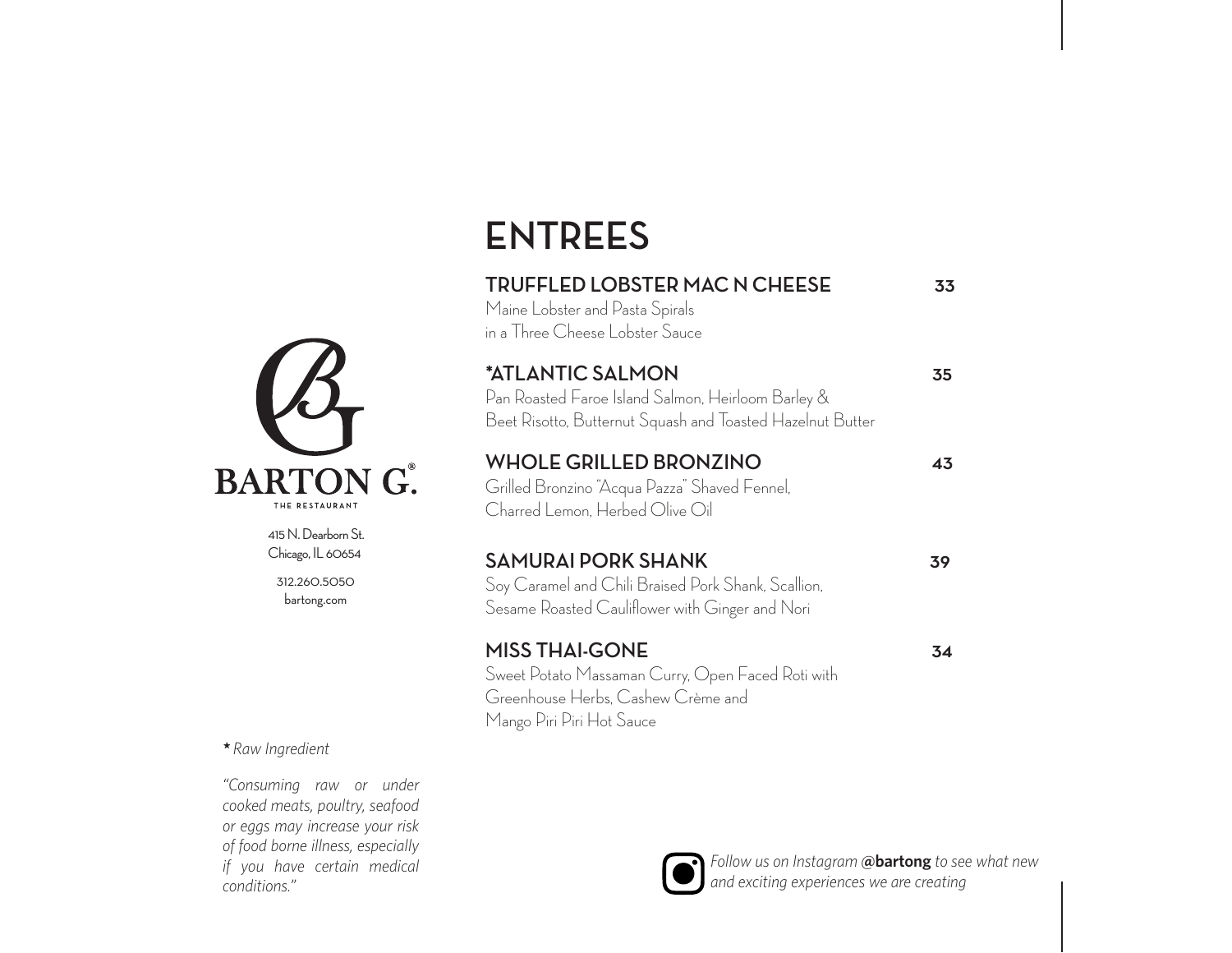### **MEAT & POULTRY**

#### **ROASTED HALF CHICKEN 33**

Golden Roasted Amish Chicken with Bay Scented Grits & Salsa Verde, Chayote Slaw and Crisp Hominy

#### **SLOW COOKED SHORT RIB 42**

Cabernet Braised Beef Short Rib, Whipped Potato, Roasted Brussels Sprouts, Horseradish and Crispy Shallot

### **THE GREAT AMERICAN STEAK**

### **8oz BLACK ANGUS FILET MIGNON\* 59**

*Charbroiled Cuts with Black Pepper Bordelaise & Chef's Compound Butter*

**14oz KERWEE ANGUS NY STRIP\* 68**

#### **\* CASTLE BARTON for 2 MP**

50oz Kerwee Ranch Australian Wagyu Tomahawk Rib Roast, Giant Baked Potato, Three Cheeses and Scallion, Black Pepper Bordelaise

#### **WHOLE MAINE LOBSTER** - Supplement **65**



*Follow us on Instagram* **@bartong** *to see what new and exciting experiences we are creating*



415 N. Dearborn St. Chicago, IL 60654

312.260.5050 bartong.com

*\* Raw Ingredient*

*"Consuming raw or under cooked meats, poultry, seafood or eggs may increase your risk of food borne illness, especially if you have certain medical conditions."*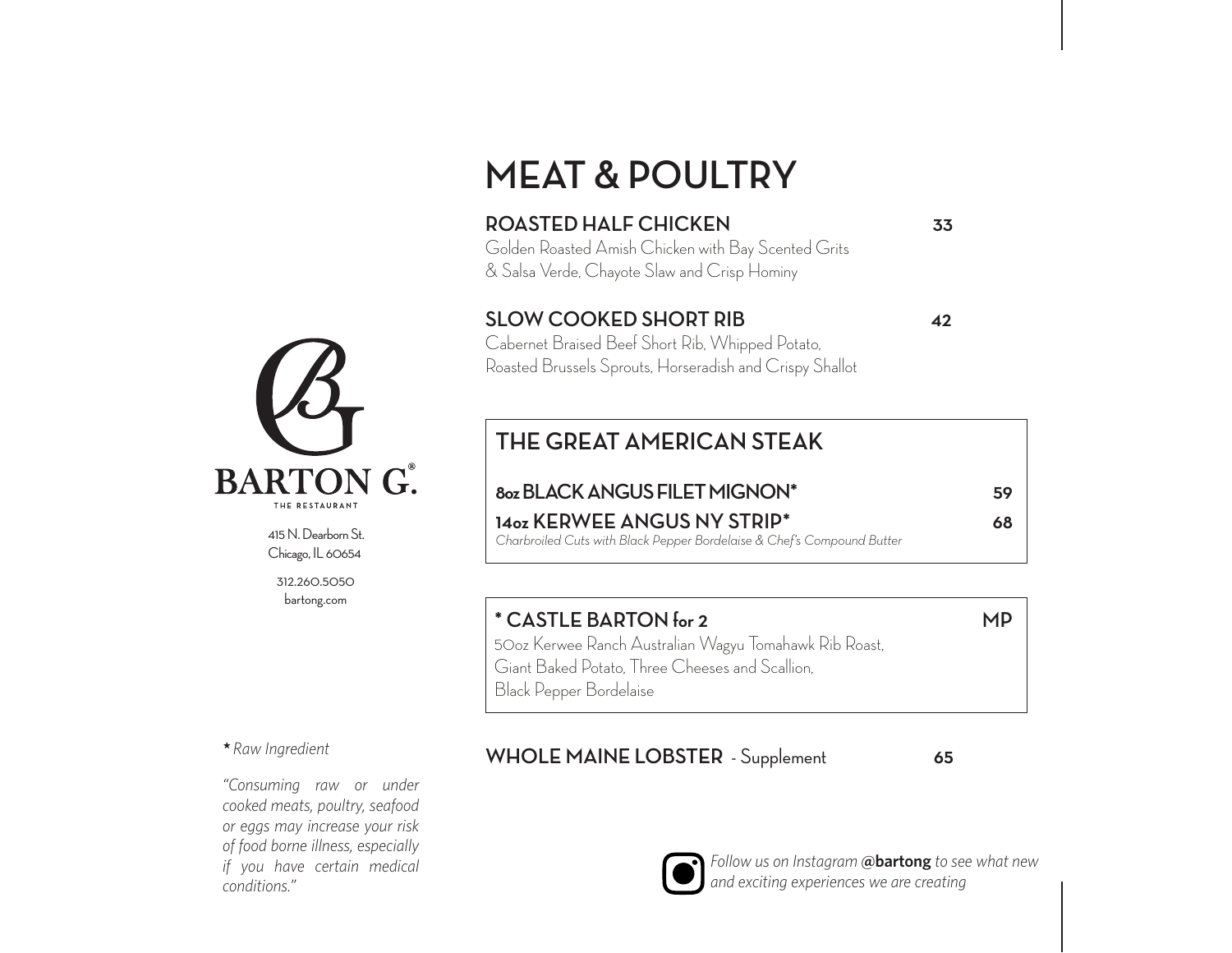

312.260.5050 bartong.com 415 N. Dearborn St. Chicago, IL 60654

### **TRIMMINGS & FRILLS**

| Harissa Roasted Carrots, Zaatar, Blossoms            | 14 |
|------------------------------------------------------|----|
| Forest Mushrooms, Shallots, Herbs                    | 14 |
| Whipped Potato Puree                                 | 12 |
| Brussels Sprouts, Hazelnut, Lardo                    | 15 |
| Grilled Treviso, Pine Nut Raisin Emulsion            | 14 |
| Barton's Savory Churro Fries, Secret Spice           | 18 |
| Mouse Trap Mac & Cheese - Everyone's Cheesy Favorite | 19 |

*\* Raw Ingredient*

*"Consuming raw or under cooked meats, poultry, seafood or eggs may increase your risk of food borne illness, especially if you have certain medical conditions."*